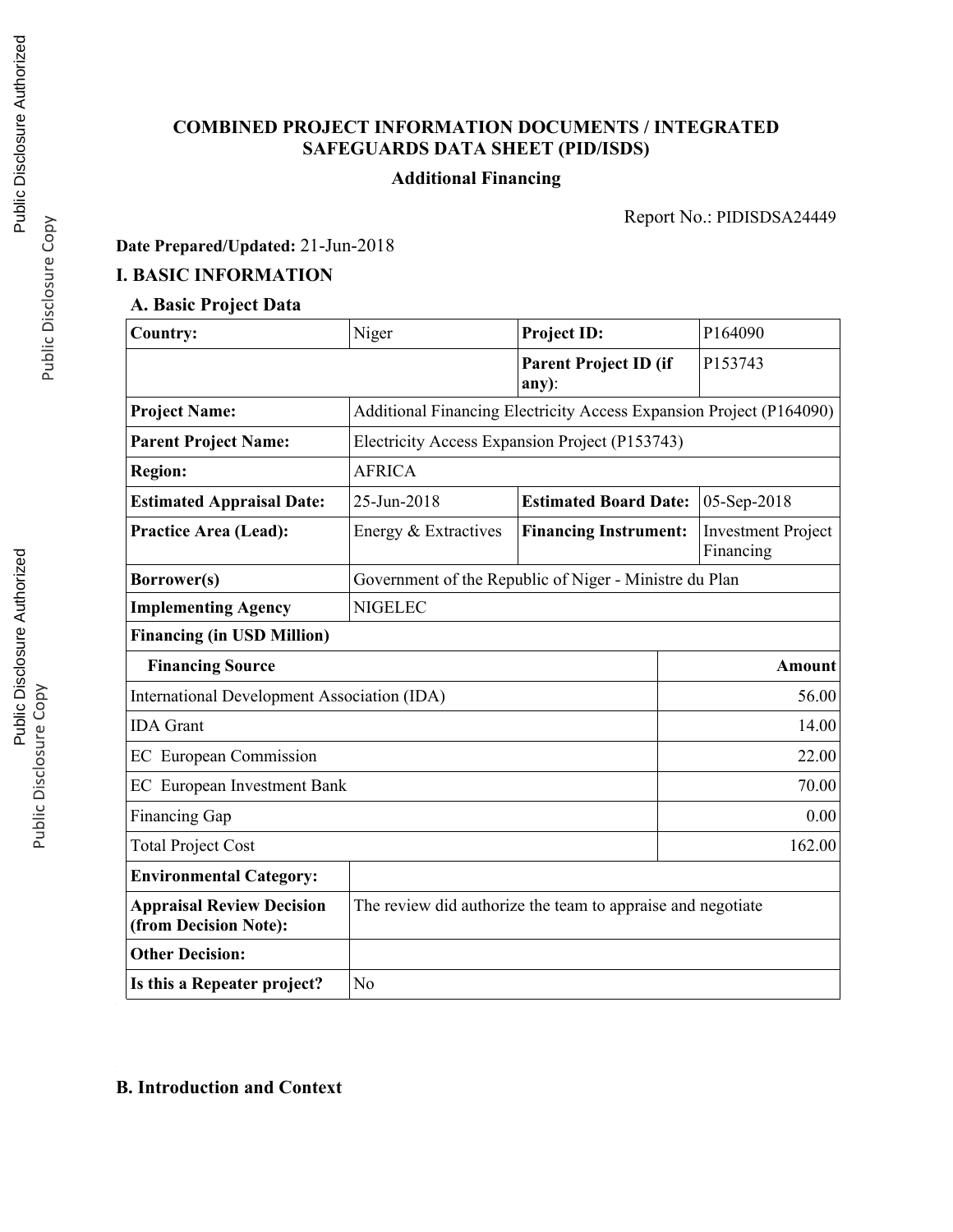#### **Country Context**

1. Located in the Sahel, Niger is a landlocked and sparsely populated country in West Africa. The population was 20.7 million in 2016 on a land area of 1,267,000 km2. Most Nigeriens (three quarter of the population) live in the west and south of the country on about 12 percent of the land area where most arable land is located. About 80 percent of the population live in rural areas. The growth of the population is currently at a rate of 3.9 percent per year and presents a major challenge with increasing pressure on the government capacity to deliver citizen-centered public services.

2. Niger's overall development indicators are very poor. Niger has been ranked at the bottom or near the bottom of the UN Human Development Index (HDI) since 2000. Per capita GDP was US\$ 895 in 2015 (constant 2011 US\$), making Niger one of the poorest nations in the world. Life expectancy at birth is estimated at about 61 years. About seven Nigeriens out of ten are illiterate and only about four female students in primary school out of ten reach 6th grade. Although poverty rates have fallen, this has been outweighed by rapid population growth rates, resulting in a large increase in the absolute number of poor people in Niger. Between 2005 and 2014, the incidence of income poverty fell from about 54 percent to about 45 percent. The absolute number of people living in poverty, however, rose from 6.75 million in 2005 to 8.2 million in 2014, an increase of one fifth or 1.4 million people.

3. The agricultural sector remains dominant in the economy, and there are few indications of diversification. Agriculture is the dominant sector in the economy (40 percent of GDP), whereas sectors such as manufacturing (6 percent of GDP), construction and public works (3 percent of GDP) are nascent, but still underperforming. The production of electricity gas and water (1 percent of GDP) are relatively small and underdeveloped. With a contribution of around 40 percent of GDP, the tertiary sector is dominated by the import and export trade and its health is dependent on the cost of transportation. More than 60 percent of GDP is generated in the informal sector.

4. Niger endures the impact of multiple shocks. Niger finds itself at the heart of a turbulent region marked by political and religious violence in northern Nigeria, separatist and armed movements in northern Mali, and intercommunal violence and state collapse in southern Libya. It has affected Niger in important ways, including a state of emergency in the southeastern region of Diffa and the influx of an estimated 198,000 refugees and 137,000 internally displaced persons. In addition to security and humanitarian challenges, Niger has also had to cope with economic downturn in Nigeria, unfavorable weather conditions and the depressed level of commodity prices.

5. Refusing the status quo, Niger is prepared to break the poverty trap through a new development strategy and plan. In May 2017, the Government of Niger (GoN) adopted the Sustainable Development and Inclusive Growth Strategy (SDDCI) - Niger 2035. The first plan for the implementation of the SDDCI, the Plan for Economic and Social Development (PDES) 2017-2021, was adopted in September 2017. The overall strategy seeks to address main constraints to development including national security, public administration, human capital (education and health), adequacy of population growth and economic growth, rural development and private sector participation. The PDES is articulated around five axes including: (i) cultural renaissance; (ii) social development and demographic transition, (iii) acceleration of economic growth, (iv) governance and security and (v) sustainable management of environment. To accelerate the economic growth and social development, the PDES builds on the revitalization and modernization of the rural world focusing on increased agricultural productivity, private sector participation and empowerment of women and youth employment.

6. To support economic growth and promote social development, the GoN has prepared an ambitious National Electrification Strategy to accelerate on-and off-grid electrification. Electricity access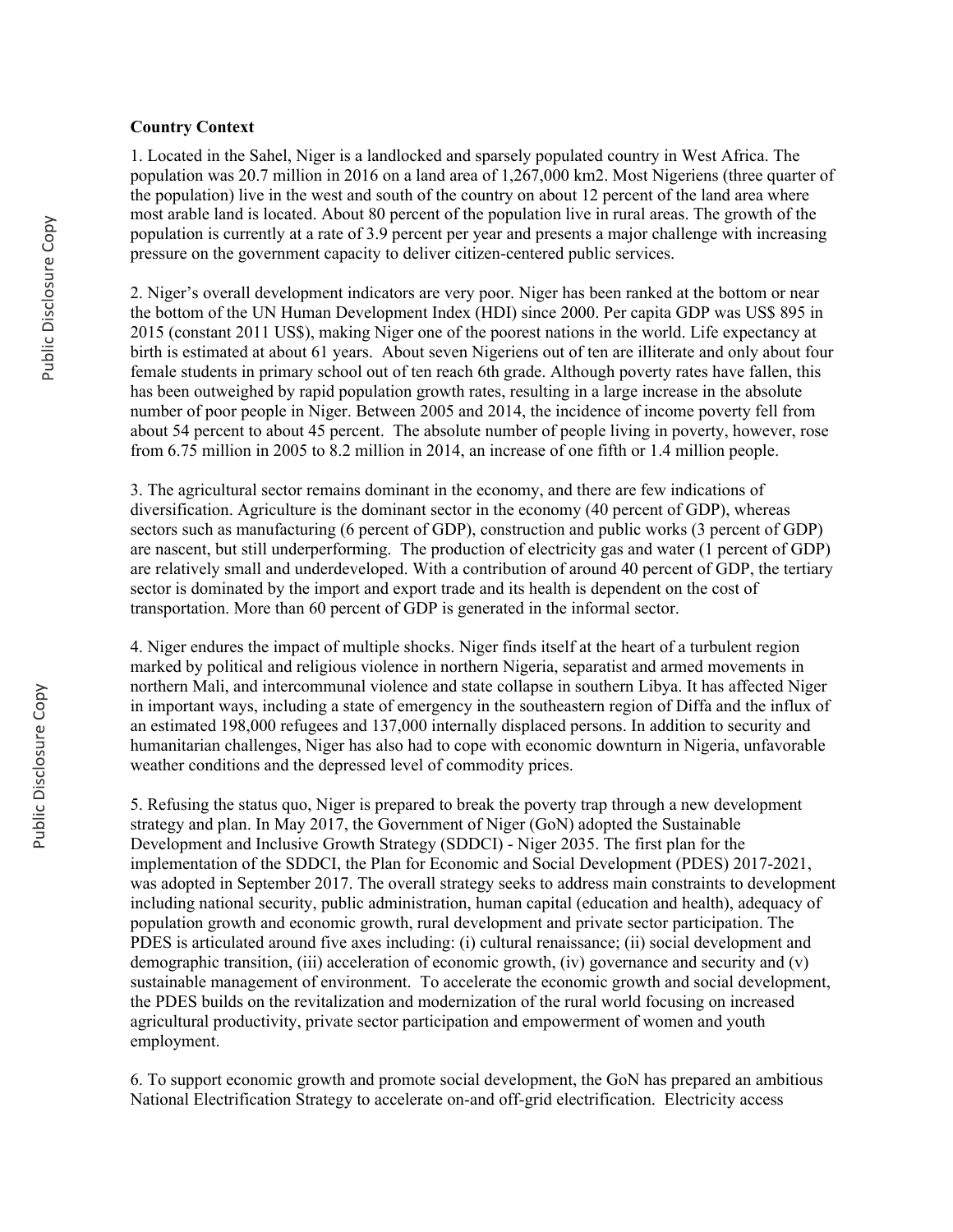increases annually at a rate of 1.3 percent in Niger and will reach only 11.5 percent by 2030 at the current pace and current population growth, far behind the Sustainable Development Goal of universal access by 2030. To change this trajectory, the GoN has prepared a new ambitious National Electrification Strategy (NES) which is formulated around two main pillars: (i) on the demand side, to ensure, on the basis of a pr inciple of social justice, universal access to electricity for all Nigeriens by 2035 in line with the SDDCI – Niger 2035, and make electricity the driver and enabler of the modernization and the development of rural world in support of the decentralization process; and (ii) on the supply side, promote public-private partnerships (PPP), with a view to tapping into domestic energy resources to generate 80 percent of the supply by 2035. The National Electrification Strategy (NES), was validated in September 2017 and is slated for the GoN's adoption by end of June 2018. The NES is well supported by the Alliance pour le Sahel target of doubling access by 2022. Sustainable expansion of basic services to the general population, including access to energy services, plays a key role in the national development strategy. As such, electricity is needed for human capital development (education, healthcare, access to water, information), rural economy (irrigation, agribusinesses, income generating activities, youth employment, women empowerment).

#### **Sectoral and Institutional Context**

7. Niger is confronted with multi-faceted challenges in the electricity sector, which hampers economic growth and productivity, and is an impediment to lifting the country from the poverty trap. The challenges consist of: (i) lack of access to modern energy services for the rural areas, where access is less than 1 percent, and for urban areas, which may have connectivity but have poor and unreliable access; (ii) the need to promote energy security taking into account fast growing demand and need to expand generation capacity to counterbalance the heavy dependence on imports from Nigeria and high cost domestic fuel-based generation (iii) the need to promote financial sustainability of the utility; (iv) the need to pursue sequential reforms in the sector to ensure its financial sustainability and equilibrium while the customer base and service areas of NIGELEC grow.

• Niger has one of the lowest electricity access rate in Sub-Saharan Africa, at 10 percent, with large disparities between urban and rural areas. Electricity access rate varies between 20 percent and 40 percent in smaller cities and stands at around 50 percent in Niamey. Less than 1 percent of the rural population, which accounts for 83% of the total population, has access to electricity in Niger.

• Electricity demand is growing at a faster pace than the Gross domestic product (GDP). Over the period 2001–2015, electricity demand grew at 16 percent per year, much faster than GDP growth of about 4 percent, and it is expected to grow more than 10 percent per annum during the period 2015– 2020, albeit from a very low consumption base. This is among the highest growth rate for electricity demand in the world, and is partly attributed to the high rate of population growth, and low baseline. Power supply, which is heavily dependent on imports of cheap electricity from Nigeria, reached 86.5 percent of total supply in 2010, but declined to 72.3 percent in 2016 because demand exceeded the capacity of the transmission line from Nigeria . Domestic generation is based mainly on costly oil fuels. Nationwide aggregated installed capacity is only about 170 MW (excluding mining operations) of which 130 MW in the Western Grid (Niamey, Tillabery, Dosso).

• While the financial and technical performance of NIGELEC has been adequate over the past few years given the small size of the grid, the electricity sector is striving to manage its challenges of increased cost of generation, sustained growth in energy demand, and need to significantly increase energy access. The state-owned utility, NIGELEC, served about 355,528 customers in 2017 and the number will be multiplied by 1.6 by 2023 with ongoing and planned investments including the parent project, the proposed AF, and financings by other donors. NIGELEC has shown a positive net operating profit over the past decade. However, the utility will need to sustain this financial performance in the short to medium term as generation and import costs are likely to increase and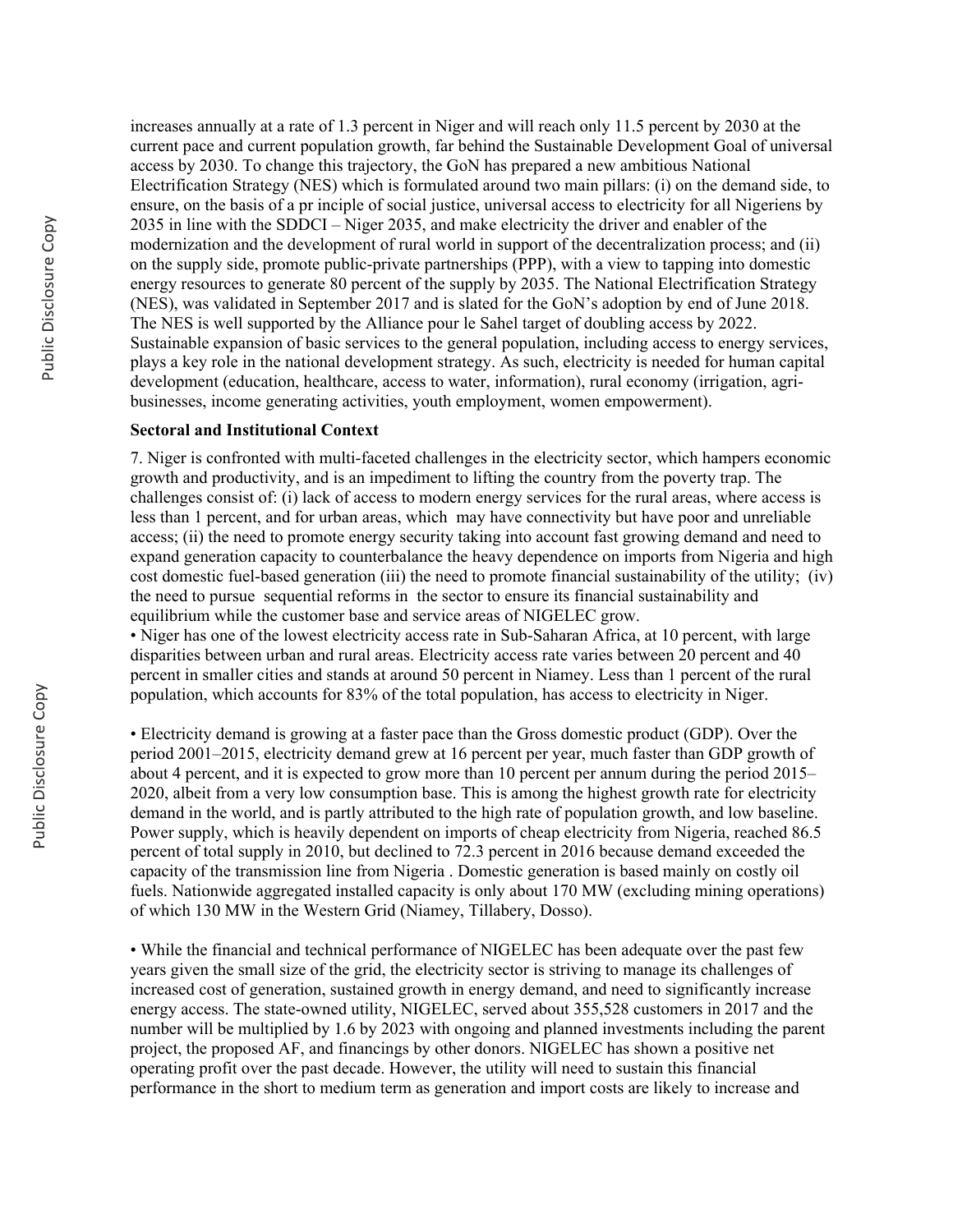servicing the debt for new investments will be absorbed. To this end, the GoN has embraced strong reforms (regulator, Electricity Act, new tariffs, debt restructuring,) to sustain the sector financially and improve its overall performance. IDA is supporting this effort through the multisector Development Policy Financing (DPF) for Second Public Investment Reform Support Credit (P159969) and the parent project.

8. The fragmentation of the grid does not allow to manage efficiently the available capacity. The electricity system was composed of six unconnected systems. The West Zone includes the capital Niamey and some of the most populated centers, such as Dosso and Tillaberi. This network is currently supplied through a 132-kilovolt (kV) interconnection with northern Nigeria (Birni-Kebbi substation). The Center Zone includes the urban centers of Zinder, Maradi, and Tahoua and some of Niger's largest industries, such as the Malbaza cement plant. Electricity demand is increasing rapidly in this area, which is partly supplied by a second interconnection with Nigeria (Katsina substation). The West and Center electrical zones account for more than 90 percent of Niger's electricity consumption. The Northern Zone was developed to provide electricity for the operations of the mining sector and related urban centers, such as Arlit and Agadez. Power supply is mostly provided by SONICHAR (Société Nigérienne du Charbon), which operates a generating plant using local coal. The Eastern Zone provides electricity to smaller urban centers in the eastern part of the country, such as Diffa, with power provided by small diesel units. The Southern Zone provides electricity to localities bordering Benin. Finally, 144 centers are supplied (either continuously or for only a few hours) by small diesel units, at prohibitive costs. Through the Niger Solar Electricity Access Project (P160170), IDA is supporting the solar hybridization of the isolated diesel units to reduce generation cost and increase access and quality of service.

9. The GoN has acted to put in place the institutional and legal framework necessary to address sector challenges, but further measures will be required. The GoN liberalized the power sector with the approval of the Electricity Act of May 2016 which, on paper, broke the monopoly of NIGELEC in generation, transmission and distribution by opening up the sector to private sector participation, particularly in generation and in rural electrification. The Electricity Act also enacted the creation of a new energy sector regulator, the Autorité de Régulation du Secteur de l'Energie au Niger (ARSE - Energy Sector Regulatory Authority of Niger), created in December 2015; and (b) a rural electrification agency, the Agence Nigérienne pour la Promotion de l'Electrification Rurale (Nigerien Agency for the Promotion of Rural Electrification, ANPER), set up in January 2015. In a very short time, ARSE has achieved commendable results with the adoption by the GoN of all decrees mandated by the Electricity Act. In October 2017, the GoN approved the first tariff adjustment since 1994. Based on a cost-coverage approach, the new tariff methodology allowed an overall increase of 20 percent with a pro-poor social tranche and a multi annual electricity tariff adjustment covering 2018-2020 and 2021-2022. The new tariff became effective in January 2018. This will help ensure that the utility has the ability to invest in generation, transmission and distribution assets to increase access. The GoN has also implemented NIGELEC's debt restructuring plan which brought the ratio of equity to permanent capital below 50 percent. This resulted from the retrocession of the amount of 60 billion CFA francs, which is the share of GoN in the Gorou Banda thermal power plant, into a participation in the capital of NIGELEC. In application of the Electricity Act, contractual relationships between the State and NIGELEC and between NIGELEC and its customers will be clarified through: (i) a concession contract between the State and NIGELEC; (ii) new service standard between NIGELEC and its customers with establishment of service quality requirements; and (iii) a performance contract between the State and NIGELEC. The effectiveness and effects of these reforms need to be monitored going forward and adjustment measures should be triggered to maximize their impact on the financial viability of the sector. Still, efforts need to be sustained to improve the operational performance of NIGELEC including low bill collection rate (currently at 80 percent), high transmission and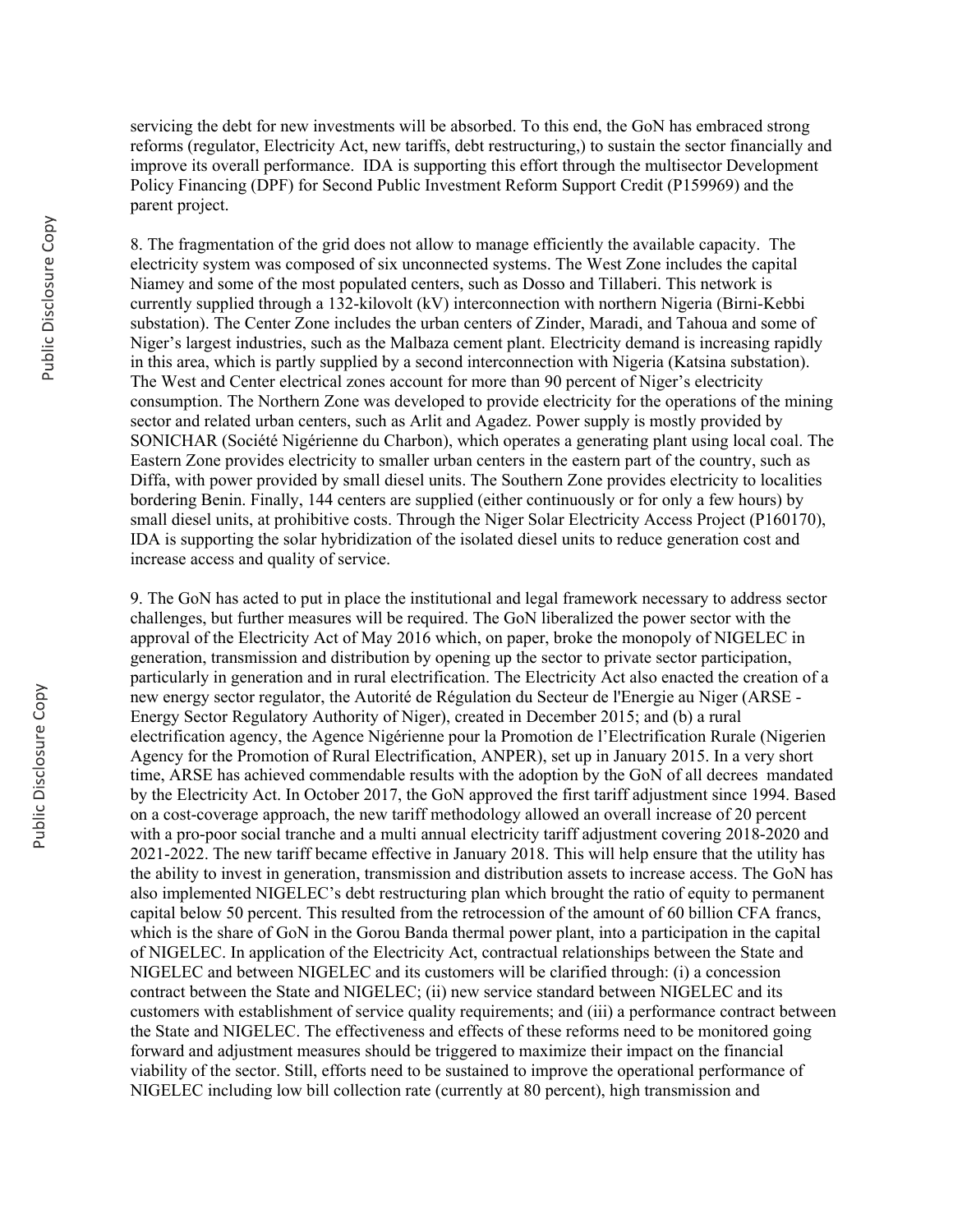distribution losses (21 percent), grid fragmentation, as well as challenges associated with NIGELEC's capacity to cope with electricity access acceleration and increase in customers base.

10. While Niger will have to rely on fossil fuel for power generation, which will increase the cost of supply, plans are in place to increase electricity imports and to develop renewable energy resources such as domestic hydropower and solar, combined with coal, which will lower the cost of service. The GoN and NIGELEC have developed an ambitious generation plan for 2016–2027 with major power generation and transmission investments to enable expansion of electricity services. The plan contemplates short term supply domestic options at high generation cost (diesel/heavy fuel oil) (in the absence of additional transmission capacity for imports), while cheaper options (hydro, coal, solar or additional imports from Nigeria) become available in the medium and long run. A Least Cost Power Development Plan is under preparation with Bank support to further strengthen the planning in the sector. Four major projects constitute the main pillar of the plan: (a) Gorou Banda diesel power plant (100 MW in 2017); (b) Kandadji hydroelectric plant (130 MW by 2023) supported by the World Bank; (c) Salkadamna coal power plant (200 MW up to 600 MW by 2023) likely financed by the private sector through an Independent Power Producer (IPP); and (d) a new 330 kV double circuit interconnection line with the West Africa Power Pool (WAPP) to increase imports from Nigeria (400 MW by 2021), as part of the North Core Project (P162933) supported by the World Bank and a number of donors. The Gorou Banda plant will provide enough power to meet the demand increase for the next five years, although at a high generation cost. The first phase of the Gorou Banda plant of 80 MW supported by the Islamic Development Bank (IsDB) and the West Africa Development Bank (BOAD) has been commissioned in April 2017 and the remaining 20 MW will be financed by African Development Bank (AfDB).

11. In that context, Solar PV generation is a potential solution in the short/medium term to complement or displace diesel/heavy fuel oil (HFO) generation, reduce generation costs and curtail tariff adjustments. The GoN identified up to 100 MWp grid-connected solar photovoltaic (PV) generation potential, for which the government already secured the financing for 20 MWp at Gorou Banda (French Development Agency - AFD) and 7 MWp plant at Malbaza (EximBank India), which are currently being developed as public projects to be owned and operated by NIGELEC. The plan also includes a site of 30 MWp in Guessel Bodi, close to Niamey, and four other sites of around 10 MWp each to supply regional capitals including Maradi, Zinder, Lossa, Tahoua and Dosso. Finally, AFD and European Union (EU) are financing a hybrid/diesel powerplant of around 19 MW (13 MWp solar and 6 MW thermal) in Agadez. The GoN has the opportunity to develop this potential in the short/medium term, which is equivalent to the size of the Diesel power plant at Gorou Banda, which would contribute to lowering generation costs to meet additional demand in the mid-term. The government has requested the World Bank support to further develop solar energy in Niger, including pre-feasibility studies, capacity building, and transaction advisory services for private sector investments in solar projects. As a first step, the World Bank is supporting, through ESMAP Trust Fund, the technical analysis of the second phase of the Gorou Banda (first phase developed by AFD) as well as for the solar plant in Dosso - Lossa and the integration of solar capacity in the Center Eastern grid supplying Tahoua, Maradi and Zinder regions. Launched in March 2018, the study is expected to be completed in September 2018. It will analyze technical options including hybridization and solar storage as well as implementation modalities with particular attention to private sector participation in the financing structuring. Through the proposed AF, the Bank will further support the institutional capacity to develop solar energy in the Republic of Niger. The Government requires further assistance in the planning, procurement, and negotiation of Independent Power Producer (IPP) and Public Private Partnership (PPP) projects in the power sector. The proposed AF would finance a comprehensive package of transaction advisory assistance (covering technical, legal, and financial aspects) and associated capacity building for key energy sector entities, including the Ministry of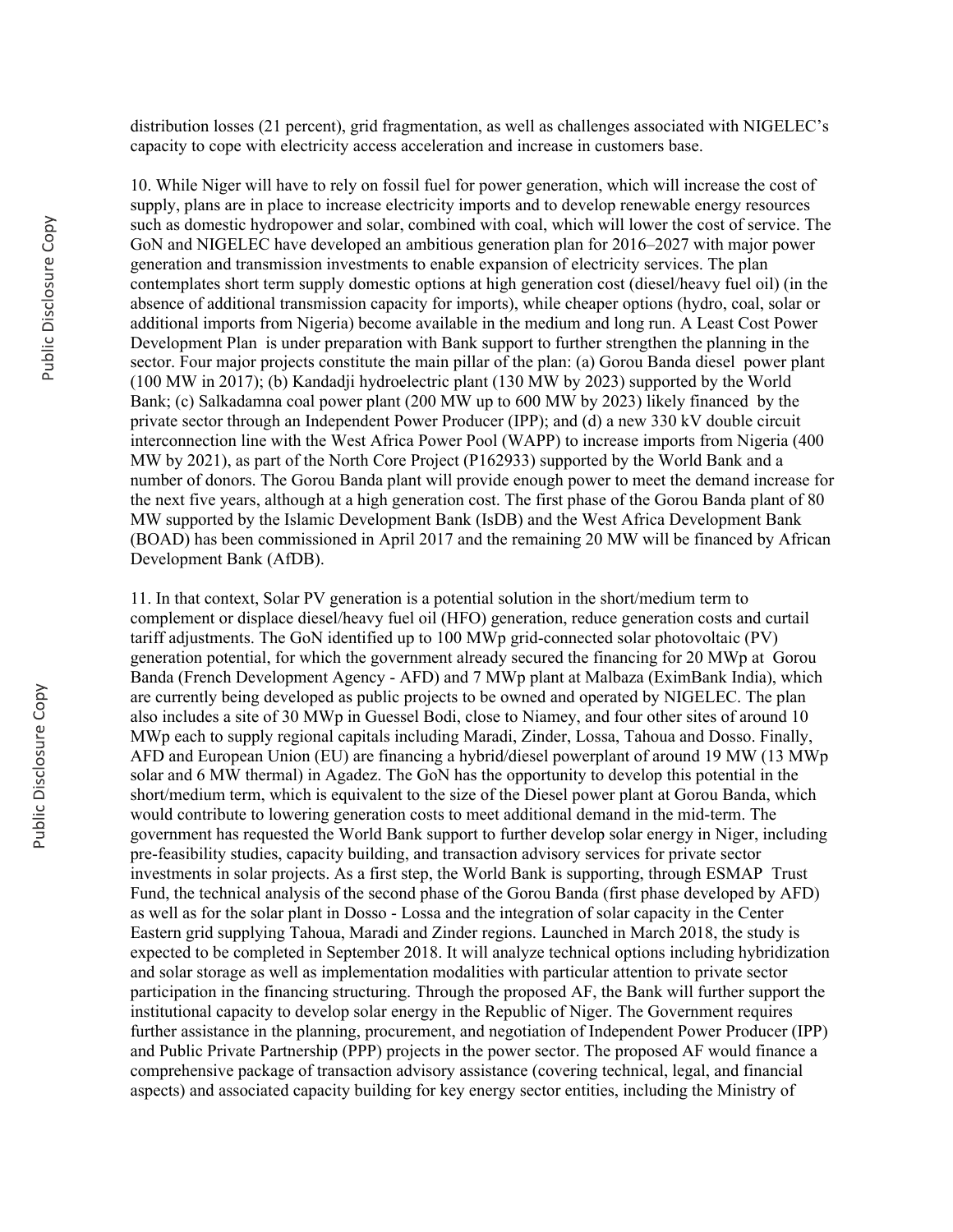Energy, NIGELEC, and ANPER. The aim is to facilitate private sector investments offering value for money in the generation segment by streamlining the selection and the closing of IPPs/PPPs in a timely, transparent, and cost-effective manner. IFC is interested to be part of the assessment and to support solar power development in Niger. The Bank's team is working together with IFC to provide the best support to the government.

12. Grid densification and extension is central to the National Electrification Strategy and the least cost solution to provide access to electricity services to most Nigeriens. The National Electrification Strategy articulates a multi-pronged investment approach to expand access by upgrading, reinforcing, expanding and densifying existing transmission and distribution systems, constructing new transmission and distribution systems as well as developing isolated mini-grids and promoting standalone solar products. The NES was developed based on a least cost access expansion using a planned, systematic approach to effective geo-spatial implementation of electrification. The access expansion plan set out in the NES acknowledge the geographical, demographic and socio-economic development potential of localities throughout the territory of Niger. Grid extension is the least cost solution in densely populated areas in the Southern part of the country and will contribute to provide access to electricity to 85 percent of the population by 2035. Decentralized mini-grids are suitable solutions to electrify 5 percent of the population living in localities far from the grid with reasonable population density. The remaining part of the population (10 percent) dispersed throughout the country, would have basic services for light and cellphone charging through stand-alone solar systems (including solar home and pico-PV systems). In this context, the large majority of rural population could be connected through the grid, while off-grid systems could be developed in parallel through strong planning. Bank intervention in Niger is aligned with the NES. The Niger Solar Electricity Access Project (P160170 - NESAP) is supporting the creation of solar market with the promotion of standalone solar systems as well as private sector led electrification through solar-based mini-grids. The ongoing Multi-Tier Framework (MTF) survey financed by ESMAP would provide useful information to establish access baseline for the proposed AF activities. Off-grid electrification is increasingly supported by other donors including: India Exim Bank (50 villages solar electrification project, ECOWAS Bank for Investment and Development (EBID, US\$10 million for solar electrification), West African Development Bank (BOAD, 47 villages by 2019), IsDB (27 big rural towns), International Renewable Energy Agency (IRENA, 100 villages) with Abu Dhabi Fund for Development (ADFD).

Higher level objectives to which the Project Contributes

13. The proposed AF is well aligned with twin goals of reducing extreme poverty and promoting shared prosperity, with the World Bank's Systematic Country Diagnostic (SCD) and the World Bank Group's FY18-21 Niger Country Partnership Framework (CPF). The World Bank Group's support to the electricity sector is a critical part of the CPF, which is clustered around three focus areas and one cross-cutting theme: (i) rural productivity and incomes which aim to increase Niger's low levels of productivity and household incomes in rural areas; (ii) human capital and social protection; and (iii) governance for jobs and growth. The proposed AF will support increased and improved access to energy services through distribution network upgrading, densification, extension and new connections in Niamey and seven secondary cities including Dosso, Tillabery, Tahoua, Zinder, Maradi, Agadez and Diffa. This will contribute to increase availability of power and improve supply reliability, which are critical to economic activities and growth. The AF will also extend and densify the grid in selected rural areas, which in turn will support the first focus area of rural productivity and incomes. To achieve the outcomes of the first focus area, the CPF recognizes that several ongoing projects in the electricity sector will contribute, including the Electricity Access Expansion Project (P153743), proposed AF for NELACEP, the Niger Solar Electricity Access Project (P160170 with Additional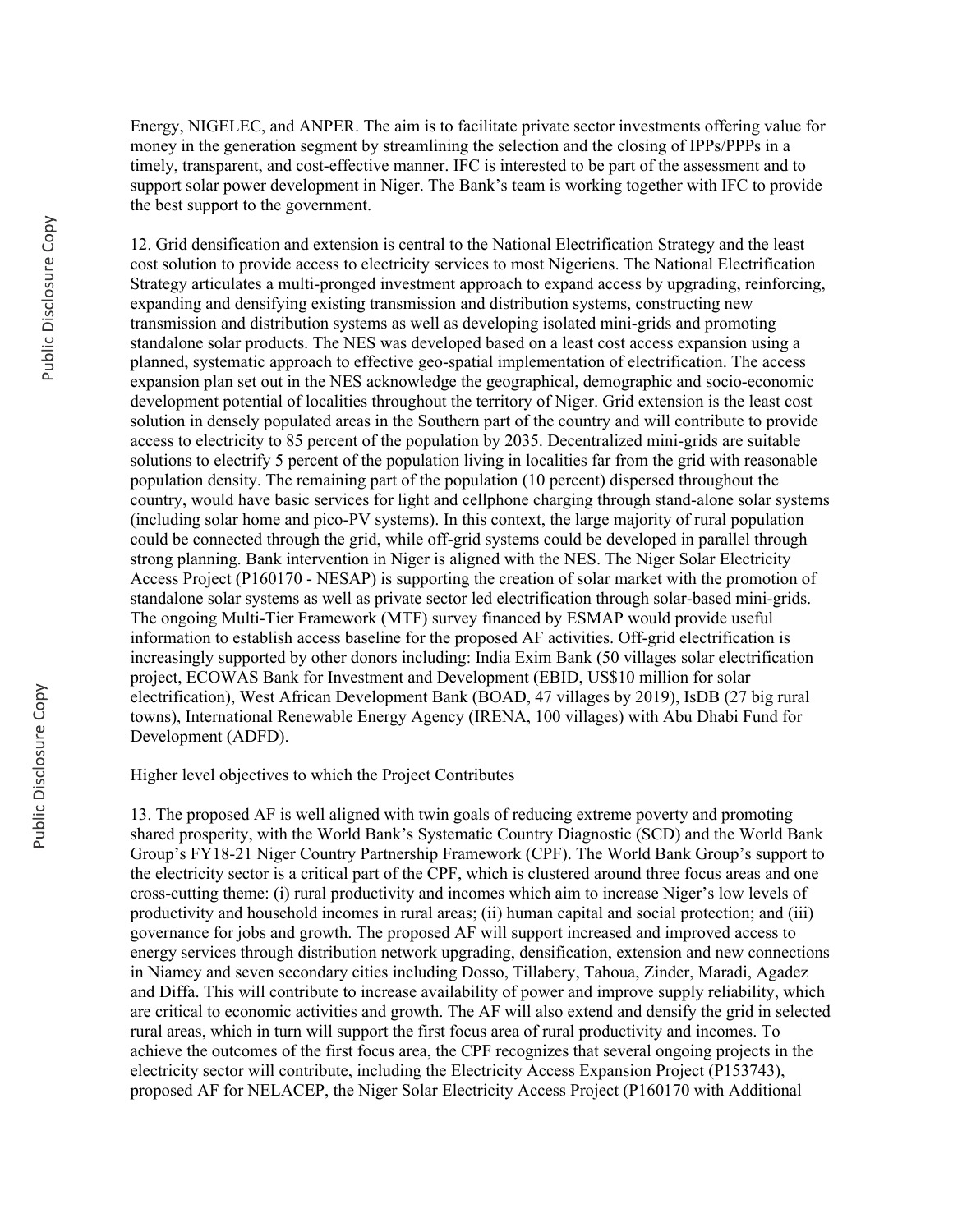Financing expected in FY20), The Regional Off-Grid Electrification Project (P160708 - ROGEP), the North Core/Dorsale Nord Regional Interconnector Project (P162933) and a multisector Development Policy Financing (DPF) for Second Public Investment Reform Support Credit (P159969).

14. The proposed AF supports Bank engagement in the Sahel Alliance, which seeks to improve development impacts by addressing five key development challenges, including energy poverty. At the international level, there is a growing recognition that energy poverty results in reduced economic opportunities and lower productivity, and may be a contributor to fragility. The Sahel Alliance sets a target of doubling access within five years in Sahel countries. The increase in electricity access resulting from the Project contributes to that goal. The Bank is championing the energy access agenda in Niger, and is mobilizing other donors to fund the implementation of the NES. Bank engagement through the proposed AF will send the right signal to leverage financing from other donors in increasing funding for access to electricity in Niger. AFD, AfDB, IsDB, EU are engaged in the electricity access space in Niger and close coordination is put in place and driven by the Bank to create the synergies. The proposed AF has leveraged EIB and EU parallel financings to finance additional activities that will further increase the overall impact of IDA financing.

15. The European Investment Bank (EIB) has confirmed its interest to provide parallel financing for an amount of credit US\$70 million equivalent by EIB and is discussing with the European Union (EU) to mobilize a grant amount of US\$22 million equivalent to finance upgrading and extension of the transmission and distribution network and new connections in support of the project objective of increasing access. This will multiply by 2.3 the IDA investment in the proposed AF. The activities to be financed by EIB/EU will be implemented independently and in parallel with IDA financed activities. However, they will contribute to the energy sector goal of increasing access to electricity in the country. While close coordination will be ensured among co-financiers, each institution will retain the fiduciary responsibilities of its investments including its own procurement, financial management procedures and supervision of the implementation of activities and safeguards instruments. With regards to the latter, the safeguards instruments have been prepared following the World Bank policies, and approved by each of the two financiers, namely the Bank and EIB (which manages the grant from the European Union on its behalf). Joint supervision missions will be organized and the owner's engineer will be financed by IDA to enhance coordination and efficacy and oversee the implementation of safeguards instruments. NIGELEC and the GoN have appreciated the collaboration of IDA and EIB, and have indicated their strong preference for joint missions to minimize transaction costs.

### **C. Proposed Development Objective(s)**

### **Original Project Development Objective(s) - Parent**

The Project Development Objective (PDO) is to increase access to electricity.

### **Proposed Project Development Objective(s) - Additional Financing**

The Project Development Objective (PDO) is to increase access to electricity.

#### **Key Results**

Progress toward achieving the PDO will be measured by the following project outcome indicators:

- People provided with new or improved electricity service (Number) (Core)
- o of which females (percentage)
- Non-household connections provided with access to electricity under the project (Number)
- Direct project beneficiaries (Number)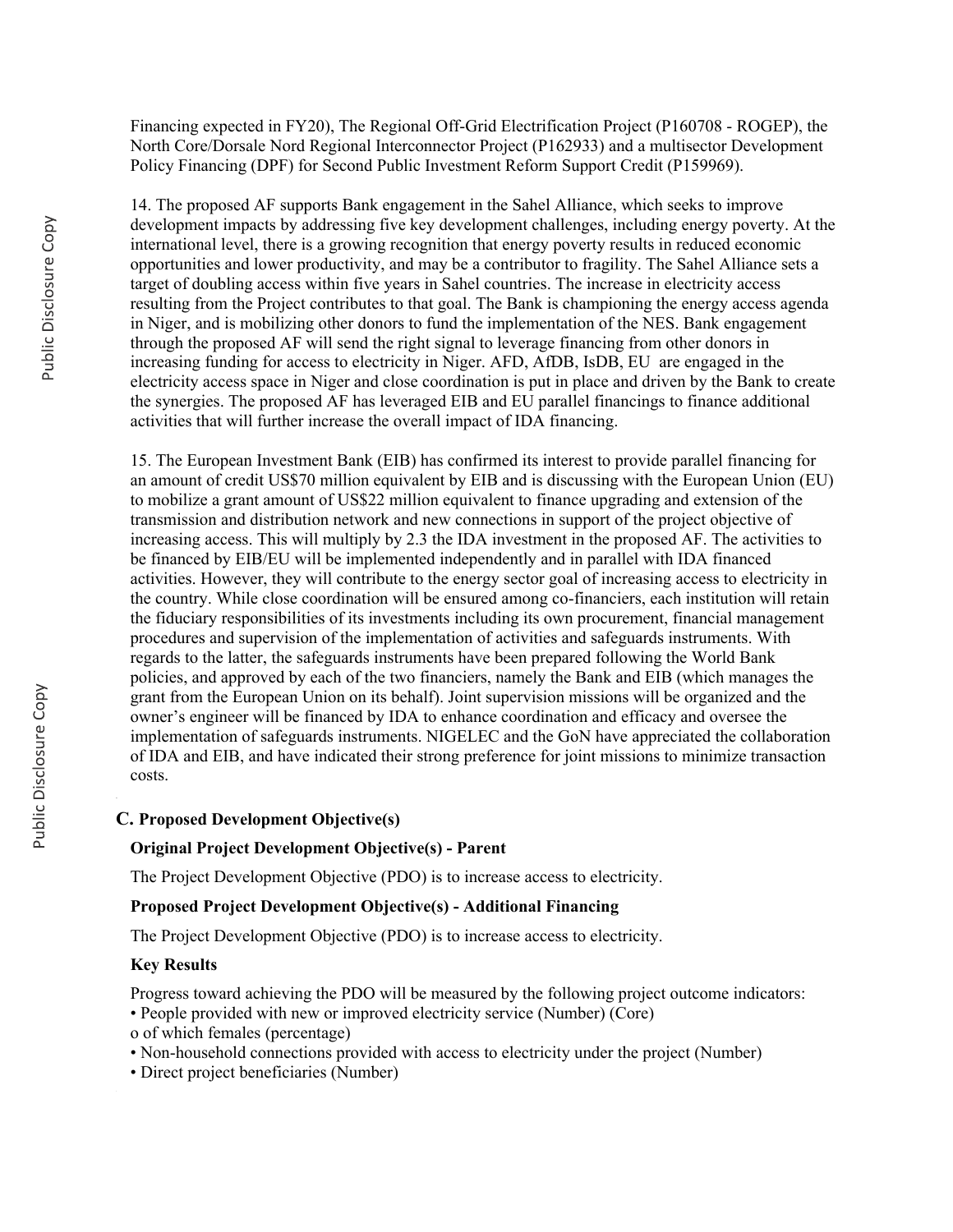### **D. Project Description**

#### **Component Name:**

Component 1. Upgrading and Reinforcement of Transmission Systems in the Western Grid **Comments ( optional)**

This component will upgrade and reinforce the transmission loop of Niamey which is the backbone of the entire Western grid (River Zone or Zone Fleuve), including the city of Niamey and the regions of Dosso and Tillabery. The investment will allow the evacuation of new solar and hydro capacity as well as the import of cleaner electricity from Nigeria. The component is divided in two separate sub-components. The first subcomponent will be financed with IDA resources and will upgrade the existing transmission loop in Niamey from 66 kV to 132 kV to increase the transit capacity. The second subcomponent will be funded by EIB.

### **Component Name:**

Component 2. Extension, Reinforcement and Densification of MV and LV Networks in Niamey, Seven Regional Capital Cities and Selected Rural Areas

### **Comments ( optional)**

This component is a scale up of activities of Component 1 of the original Project (Extension, Reinforcement and Densification of MV and LV Networks) and will consist of investments in the distribution systems in Niamey and seven secondary/regional cities including Dosso, Tillabery, Tahoua, Zinder, Maradi, Agadez and Diffa (new city added). The component will also finance the construction of the Network Control Center for the distribution systems in Niamey to support NIGELEC operational capacity.

#### **Component Name:**

Component 3. Strengthening institutional capacity in the electricity sector

### **Comments ( optional)**

This component includes three main technical assistance activities to support the capacity building of the Ministry of Energy and the strengthening of operational capacity of NIGELEC and project management.

## **E. Project location and Salient physical characteristics relevant to the safeguard analysis (if known)**

Project activities, will be implemented in urban and peri-urban areas in the 8 major cities: Niamey, Diffa, Dosso, Maradi, Zinder, Agadez, Tahaoua and Tillabery and selected rural localities.

## **F. Environmental and Social Safeguards Specialists**

Bougadare Kone, Environmental Safeguards Specialist

Mahamadou Ahmadou Maiga, Social Safeguards Specialist

## **II. IMPLEMENTATION**

The institutional and implementation arrangements under the Parent Project will be used in the proposed AF. The project will be managed and implemented by through the Cellule des Grands Projets (CGP), the existing Project Implementing Unit (PIU), within NIGELEC. The Procurement and Financial Management arrangements for the AF will be based on the existing arrangements in place under the Electricity Access Expansion Project (P153743). NIGELEC will be responsible for the project planning, financial and procurement management, M&E, and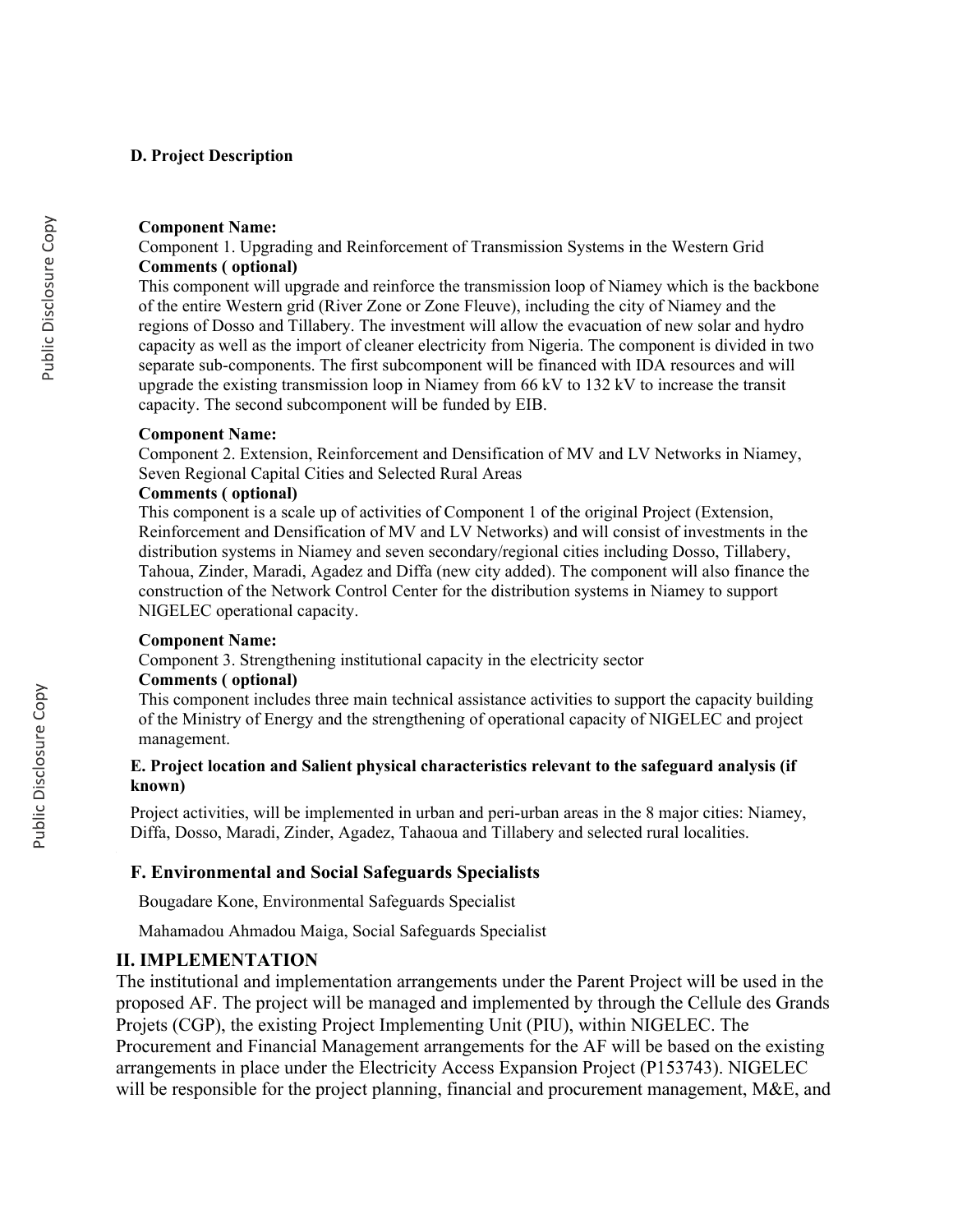internal auditing.

The existing NIGELEC environment and social unit, will be responsible for overseeing project compliance of the environmental and social guidelines. Since its role under this project represents a significant scale-up from its current responsibilities, suitable capacity enhancement will be provided. A Senior Social Development specialist will be recruited to strengthen the unit. Financial provision will be made in the project financing to face any potential resettlement claims arising out of involuntary resettlement.

| <b>Safeguard Policies</b>                                         | Triggered?     | <b>Explanation (Optional)</b>                                                                                                                                                                                                                                                                                                                                                                                                                                                                                                                                                                                                                                                                                                                                                                                                                                                                                                                                                                                                                                                                      |
|-------------------------------------------------------------------|----------------|----------------------------------------------------------------------------------------------------------------------------------------------------------------------------------------------------------------------------------------------------------------------------------------------------------------------------------------------------------------------------------------------------------------------------------------------------------------------------------------------------------------------------------------------------------------------------------------------------------------------------------------------------------------------------------------------------------------------------------------------------------------------------------------------------------------------------------------------------------------------------------------------------------------------------------------------------------------------------------------------------------------------------------------------------------------------------------------------------|
| Environmental Assessment OP/BP<br>4.01                            | Yes            | The proposed AF would will not lead to new<br>or changes in safeguard related issues and/or<br>trigger any new safeguards policies. The AF<br>like the parent project, remain category B, and<br>keep the same policies triggered. This policy<br>is triggered by the project because its<br>activities under components 1 and 2 have the<br>potential for some localized environmental<br>adverse impacts. Two Environmental and<br>Social Impact Assessments (ESIA) have been<br>prepared for activities in Niamey and<br>surroundings and for the T-line Dosso-<br>Balleyara and the Environmental and Social<br>Management Framework (ESMF) of the<br>parent project has been updated to reflect the<br>revised project scope and lessons learnt from<br>the parent project and consulted upon. The<br>ESIAs and the updated ESMF were published<br>in-country, on June 19, 2018 and on World<br>Bank wesite on June 19, 2018. The ESIAs<br>include the global ESMP of the known<br>activities (measures to be implemented by<br>NIGELEC and measures to be implemented<br>by the contractor). |
| Performance Standards for Private<br>Sector Activities OP/BP 4.03 | N <sub>o</sub> | The activities of the project will not require<br>OP/BP 4.03 to be triggered. There is no<br>private sector activities involved in the<br>project.                                                                                                                                                                                                                                                                                                                                                                                                                                                                                                                                                                                                                                                                                                                                                                                                                                                                                                                                                 |
| Natural Habitats OP/BP 4.04                                       | N <sub>o</sub> | This policy is not triggered as it's not<br>anticipated that any subproject with the<br>potential to cause significant conversion or<br>degradation of natural habitats or critical<br>natural habitats will be financed.<br>Implementation.                                                                                                                                                                                                                                                                                                                                                                                                                                                                                                                                                                                                                                                                                                                                                                                                                                                       |
| Forests OP/BP 4.36                                                | N <sub>o</sub> | This policy is not triggered as the sub projects<br>financed under the project are not anticipated                                                                                                                                                                                                                                                                                                                                                                                                                                                                                                                                                                                                                                                                                                                                                                                                                                                                                                                                                                                                 |

# **III. SAFEGUARD POLICIES THAT MIGHT APPLY**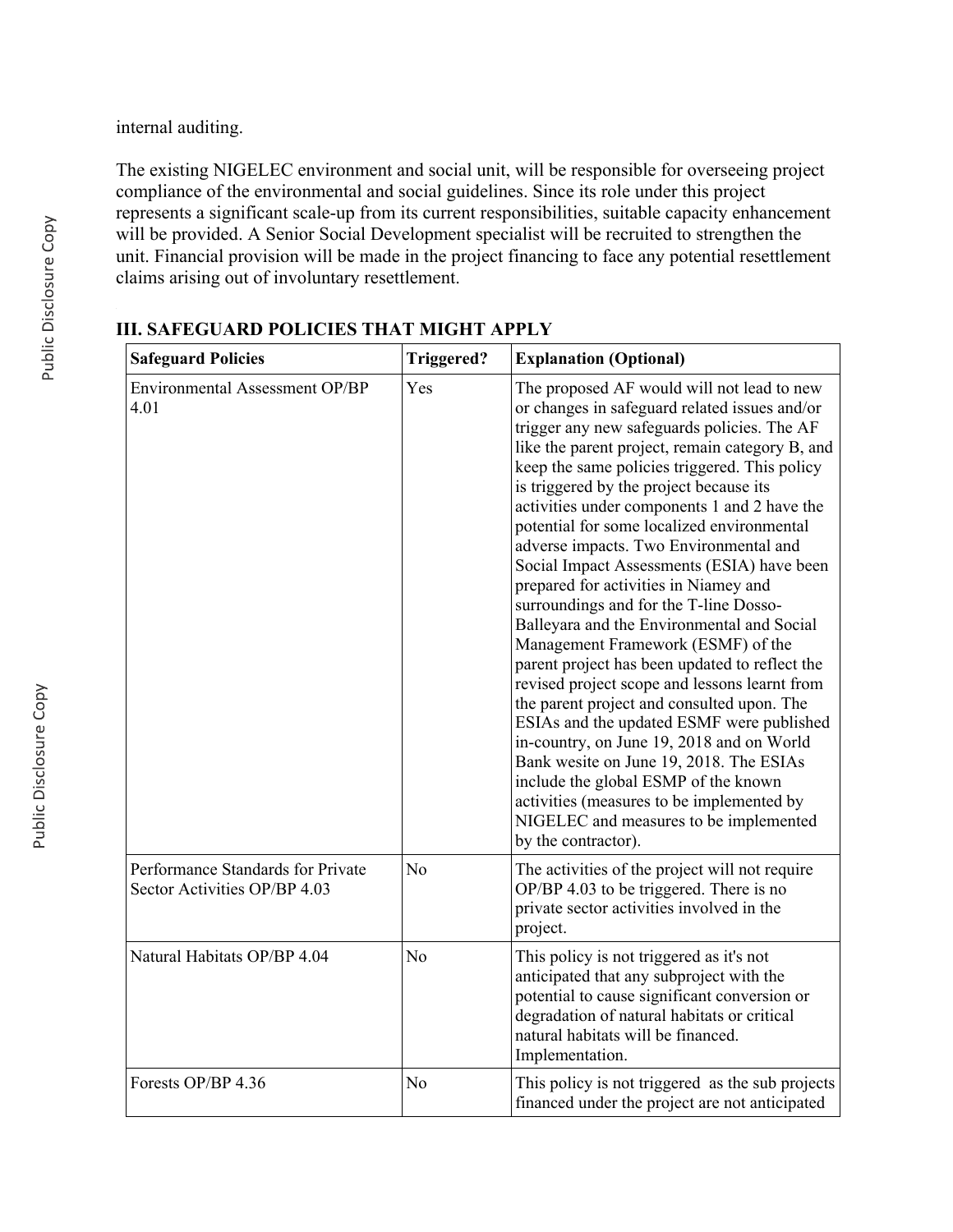|                                           |                | to have adverse impacts on the health and<br>quality of forests or rights and welfare of<br>people and their level of dependence with the<br>forests.                                                                                                                                                                                                                                                                                                                                                                                                                                                                                                                                                                                                                 |
|-------------------------------------------|----------------|-----------------------------------------------------------------------------------------------------------------------------------------------------------------------------------------------------------------------------------------------------------------------------------------------------------------------------------------------------------------------------------------------------------------------------------------------------------------------------------------------------------------------------------------------------------------------------------------------------------------------------------------------------------------------------------------------------------------------------------------------------------------------|
| Pest Management OP 4.09                   | N <sub>o</sub> | The Project does not involve the use of<br>pesticides or have any impact on pest<br>management practices.                                                                                                                                                                                                                                                                                                                                                                                                                                                                                                                                                                                                                                                             |
| Physical Cultural Resources OP/BP<br>4.11 | Yes            | The project will not involve significant<br>physical work, excavations and demolitions.<br>However, the Physical Cultural Resources<br>policy OP/BP 4.11 is triggered because the<br>nature of the proposed physical activities and<br>the project areas, may involve the possibility<br>of finding evidence of physical cultural<br>resources during civil works.                                                                                                                                                                                                                                                                                                                                                                                                    |
|                                           |                | Due to potential impacts on Physical Cultural<br>Resources associated with civil works, the<br>ESMF formulated standard measures to be<br>included in the companies' contracts, in case<br>any chance finds occurs.                                                                                                                                                                                                                                                                                                                                                                                                                                                                                                                                                   |
| Indigenous Peoples OP/BP 4.10             | No             | There are no indigenous peoples in the project<br>area.                                                                                                                                                                                                                                                                                                                                                                                                                                                                                                                                                                                                                                                                                                               |
| Involuntary Resettlement OP/BP 4.12       | Yes            | OP 4.12 is triggered in the parent project as<br>well as in the additional financing because this<br>project involves the building of physical<br>infrastructure including the transmission and<br>distribution lines, replacement of transmission<br>towers, distribution posts/cabins to be<br>rehabilitated and/or constructed. These<br>activities may result in loss of assets,<br>relocation or obstruction of small business.                                                                                                                                                                                                                                                                                                                                  |
|                                           |                | The Resettlement Action Plan (RAP) has been<br>prepared for the activities in Niamey and<br>surroundings as the rights-of-ways are known<br>and affected persons were identified. The RAP<br>for the T-line Dosso-Balleyara will be<br>prepared once the detailed design is completed<br>to allow the precise identification of land<br>affected by the footprint of pylons and<br>compensation of people losing their assets<br>before the start of construction works. The<br>Resettlement Policy Framework (RPF) of the<br>parent project have been updated to reflect the<br>revised project scope and lessons learnt from<br>the parent project and consulted upon. The<br>updated RPF and the RAP were consulted<br>upon and published in-country, respectively |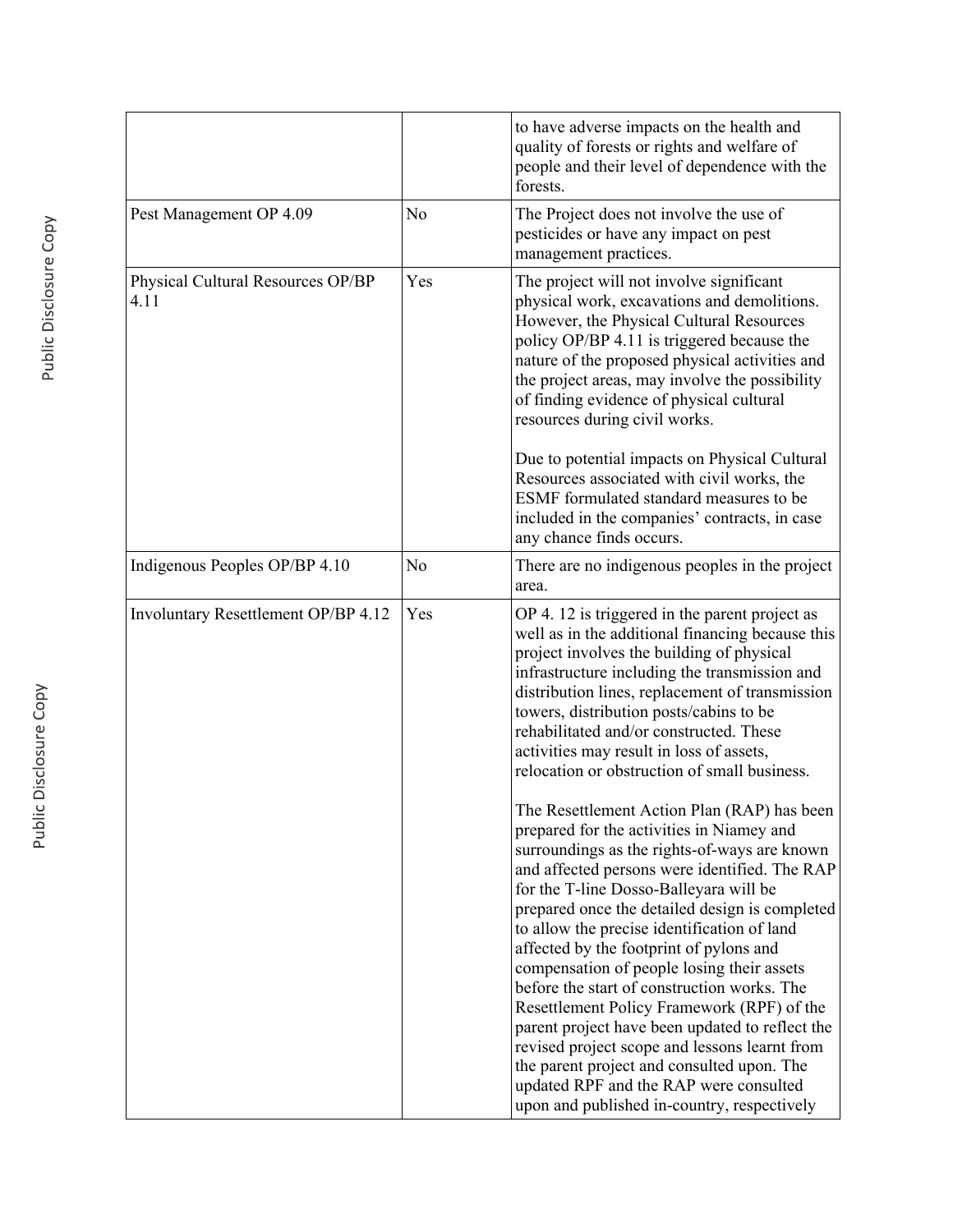|                                                   |                | on June 19, 2018 and on World Bank website<br>on June 19, 2018.                                                                                                |
|---------------------------------------------------|----------------|----------------------------------------------------------------------------------------------------------------------------------------------------------------|
| Safety of Dams OP/BP 4.37                         | N <sub>0</sub> | The project will not support construction or<br>rehabilitation of dams.                                                                                        |
| Projects on International Waterways<br>OP/BP 7.50 | No             | This project will not take place on any<br>international waterways, and will not support<br>activities that will impact international<br>waterways.            |
| Projects in Disputed Areas OP/BP<br>7.60          | N <sub>0</sub> | This project will not take place in any<br>disputed areas as defined under OP 7.60, and<br>will not support any activities that will impact<br>disputed areas. |

## **IV. Key Safeguard Policy Issues and Their Management**

## *A. Summary of Key Safeguard Issues*

**1. Describe any safeguard issues and impacts associated with the proposed project. Identify and describe any potential large scale, significant and/or irreversible impacts:**

The project is classified as Category B as the parent project and sub project activities are not expected to lead to any large scale, significant, or irreversible environmental or social impacts. It is expected to positively impact the beneficiary communities by improving the quality and reliability of electricity services that are provided to them. The net social and environmental effect of the project is expected to be highly positive as greater access to reliable energy will improve the living conditions for the beneficiaries. This includes household and consumers as well as small businesses and industries in Niamey and 7 regional capitals as well as in about 90 villages.

The potential negative environmental and social impacts of the proposed project activities are expected to be small-scale and site-specific. These activities will be carefully reviewed following the procedures set out in the RAP and RPF to ensure compliance with the Bank's safeguards policies and Government regulations. However, any potential environmental safeguard concerns related to the project are minimal to moderate, given that the project is largely confined to rehabilitation / maintenance of the existing distribution network. Care will be taken to minimize, if any, the impact of the T-line Dosso-Balleyara long of 85 km though the design. Most impacts will essentially be related to safety management. Codes of conduct on child protection and Gender-based Violence (GBV) will be integrated in the bidding documents and in the contracts of all employees, contractors, and consultants contributing to the implementation of the project's infrastructure.

**2. Describe any potential indirect and/or long term impacts due to anticipated future activities in the project area:**

Given that the additional financing does not involve major civil works, no indirect or long term adverse environmental or social impacts are expected. The transmission lines will be upgraded using current corridor and the rights-of-way for the T-line Dosso-Balleyara is selected to minimize any negative impact. For safety reasons and applications of national regulations, illegal settlements will be cleared with due compensation of persons affected.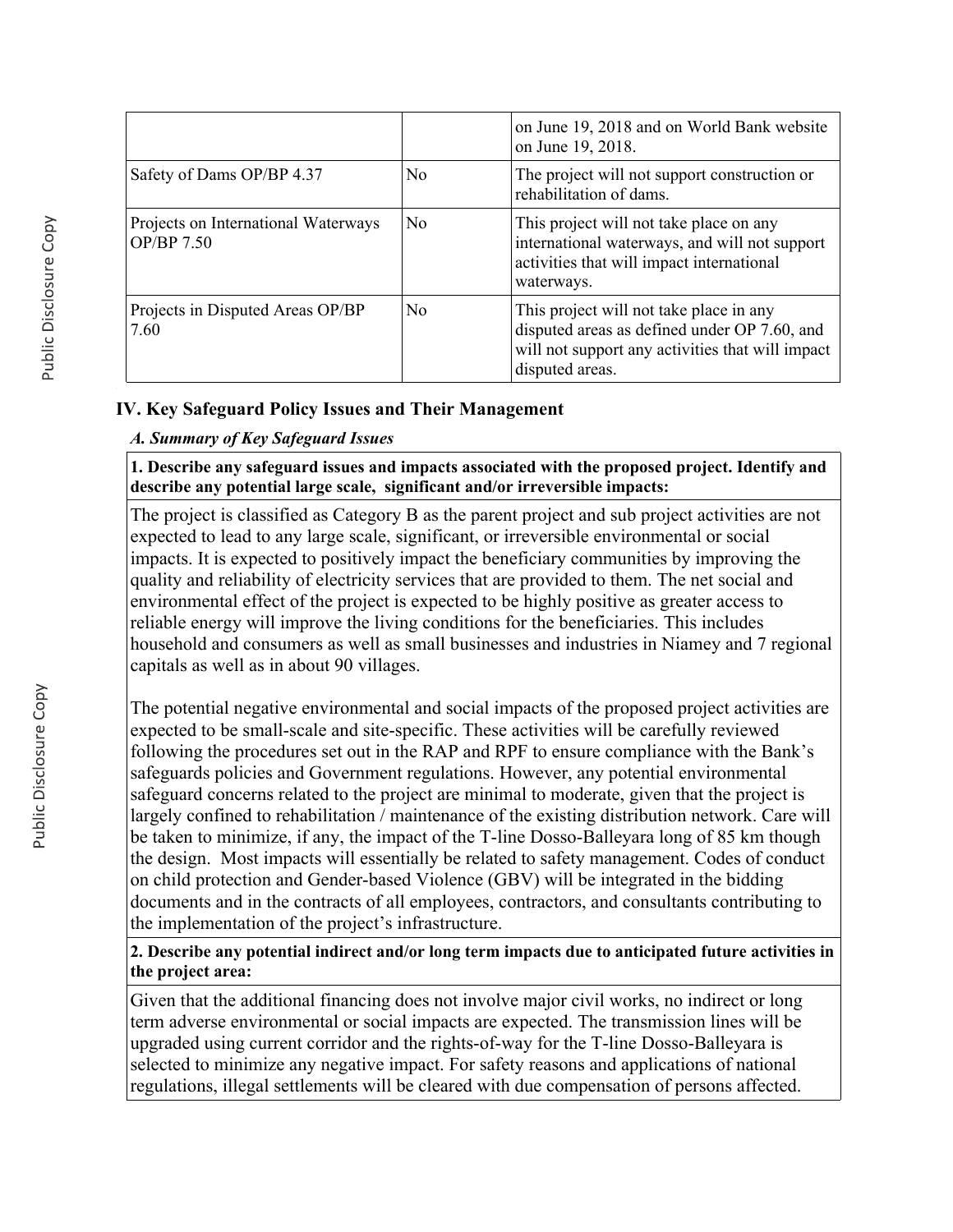Through consultation and the RAP, the project will identify and improve other basic socioeconomic issues and livelihoods of Project Affected People (PAPs). As in the parent project, Component 2 may cause temporarily losses of assets and revenues for small businesses due to construction works. PAPs will be compensated before the construction works start.

## **3. Describe any project alternatives (if relevant) considered to help avoid or minimize adverse impacts.**

The chosen activities utilize the existing transmission and distribution paths and thus minimizes adverse impacts, particularly in urban and populated areas. The route for the Dosso-Balleyara line was designed to minimize any negative impact. A PAR will be prepared once all technical features and locations of the pylons are known and PAPs will be compensated before the start of construction works.

## **4. Describe measures taken by the borrower to address safeguard policy issues. Provide an assessment of borrower capacity to plan and implement the measures described.**

The Niger legislative framework includes a decree on Environmental Assessments that ensures the integration of environmental considerations at the project level. Institutional responsibility lies with the Bureau Environmental Assessments and Impact Studies (BEEEI), attached to the Ministry of the Environment and Desertification Control. The major environmental assessment regulatory in Niger is referred to the institutionalization of Environmental Impact Studies (January 1997), Law n ° 98-56 of 29 December 1998 on the Framework Law on the management of the environment, the authorization of the Professionals Association for Environmental Impact Studies in Niger for carrying out its activities (April 1999) , the Administrative procedure for impact assessment including the list of activities subject to impact assessment and the content of the environmental impact assessment.

The legal framework, and more precisely the Law on the Environment, allocates an entire chapter to Public Participation and the related articles provide the means of such participation. In line with this Law, public and private institutions are obliged, as part of their actions, to raise public awareness on the environment challenges. To this end, they ensure better information for citizens with a view to their participation in the environmental management.

NIGELEC has in place an environment and social unit who will be responsible for overseeing project compliance of the environmental and social guidelines. The unit is currently composed of two experienced environmental professionals with experienced of donors funded projects and implementation of safeguards instruments of the parent project. The unit will be strengthened with ongoing recruitment of a senior social development special. A position of second social specialist with capacity in gender development is also planned. The RPF prepared under the parent project has been updated and contains guidance for preparing specific Resettlement Action Plans (RAPs) for issues related to land acquisition and loss of economic activities and assets to minimize negative impacts on Project Affected Persons. Any RAPs will need to be cleared by relevant authorities in Niger and by the World Bank and subsequently disclosed in-country and at the World Bank's website before any civil works can begin.

NIGELEC will be responsible for the implementation and monitoring of the RAPs to ensure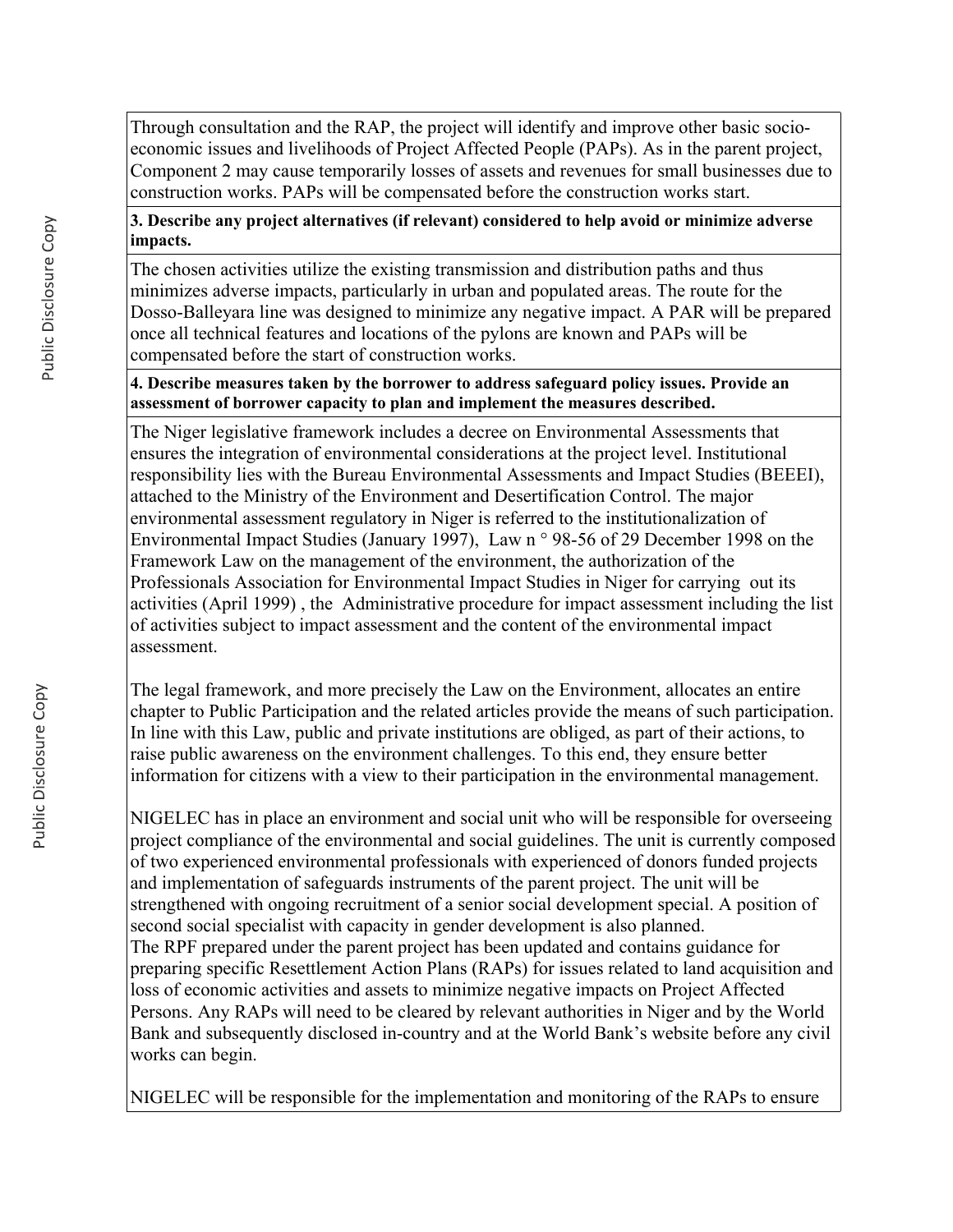compliance with national and Bank policies and procedures. Training in safeguards will be provided to PIU staff by Bank safeguards staff to facilitate these activities. Regular monitoring reports (two per year) on the implementation of environmental and social safeguards provisions will be provided to the Bank for approval. These reports will be verified during project implementation support and supervision missions, which will include environmental and social safeguard experts.

Moreover, a gender inclusion plan will be prepared under the parent project and will further be used during the implementation of activities under the AF.

**5. Identify the key stakeholders and describe the mechanisms for consultation and disclosure on safeguard policies, with an emphasis on potentially affected people.**

Key stakeholders include the Ministry of Energy and Hydraulics, the national power utility NIGELEC, Bureau d'Evaluation Environnementale et des Etudes d'Impact (BEEEI) within the Ministry of Environment, and the potentially affected population. During the preparation of the ESMF, RPF, ESIA and RAP, consultations were held with these key actors in order to discuss the project contents as well as to understand any concerns the affected people may have and to ensure any concerns are taken into account in the project design. Similar consultations, including consultations with the project affected people (PAPs), will be undertaken during the preparation of RAPs and the report will be validated in a national level workshop.

The safeguards instruments will be disclosed at the national, and local levels as well as in the Bank website. Places of disclosure include print media, various institutions including Ministry of in charge of energy, BEEEI of and the affected local communities.

| <b>Environmental Assessment/Audit/Management Plan/Other</b>                                                 |             |
|-------------------------------------------------------------------------------------------------------------|-------------|
| Date of receipt by the Bank                                                                                 | 10-May-2018 |
| Date of submission to InfoShop                                                                              | 19-Jun-2018 |
| For category A projects, date of distributing the Executive Summary of the<br>EA to the Executive Directors |             |
| "In country" Disclosure                                                                                     |             |
| Niger                                                                                                       | 19-Jun-2018 |
| Comments:                                                                                                   |             |
| <b>Resettlement Action Plan/Framework/Policy Process</b>                                                    |             |
| Date of receipt by the Bank                                                                                 | 07-May-2018 |
| Date of submission to InfoShop                                                                              | 19-Jun-2018 |
| "In country" Disclosure                                                                                     |             |
| Niger                                                                                                       | 19-Jun-2018 |
| Comments:                                                                                                   |             |
| If the project triggers the Pest Management and/or Physical Cultural Resources policies, the                |             |

## *B. Disclosure Requirements*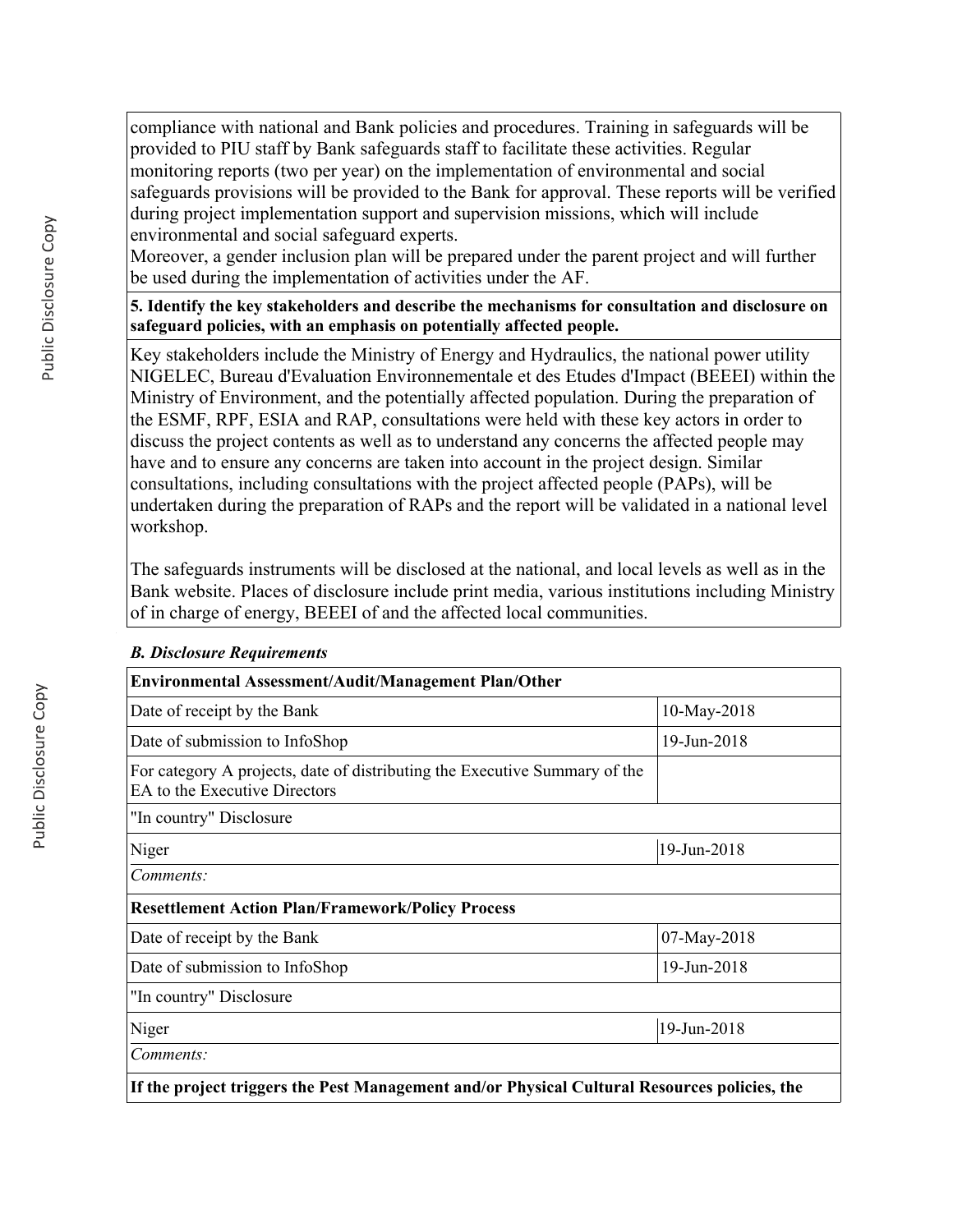**respective issues are to be addressed and disclosed as part of the Environmental Assessment/Audit/or EMP.**

**If in-country disclosure of any of the above documents is not expected, please explain why::**

# *C. Compliance Monitoring Indicators at the Corporate Level*

| <b>OP/BP/GP 4.01 - Environment Assessment</b>                                                                                                                                                                                      |     |     |                |                                                                                                                                                                                                                                                                                                                                                                      |            |                                                                                                                                                                                                                                                                                                                                                                      |
|------------------------------------------------------------------------------------------------------------------------------------------------------------------------------------------------------------------------------------|-----|-----|----------------|----------------------------------------------------------------------------------------------------------------------------------------------------------------------------------------------------------------------------------------------------------------------------------------------------------------------------------------------------------------------|------------|----------------------------------------------------------------------------------------------------------------------------------------------------------------------------------------------------------------------------------------------------------------------------------------------------------------------------------------------------------------------|
| Does the project require a stand-alone EA<br>(including EMP) report?                                                                                                                                                               | Yes | [X] | N <sub>o</sub> | $[$                                                                                                                                                                                                                                                                                                                                                                  | <b>NA</b>  | $[] \centering \includegraphics[width=0.47\textwidth]{images/TransY_1.png} \caption{The first two different values of $100$ K, $100$ K, $100$ K, $100$ K, $100$ K, $100$ K, $100$ K, $100$ K, $100$ K, $100$ K, $100$ K, $100$ K, $100$ K, $100$ K, $100$ K, $100$ K, $100$ K, $100$ K, $100$ K, $100$ K, $100$ K, $100$ K, $100$ K, $100$ K, $100$ K, $100$ K, $10$ |
| If yes, then did the Regional Environment Unit<br>or Practice Manager (PM) review and approve<br>the EA report?                                                                                                                    | Yes | [X] | N <sub>o</sub> | $[$                                                                                                                                                                                                                                                                                                                                                                  | <b>NA</b>  | $[]$                                                                                                                                                                                                                                                                                                                                                                 |
| Are the cost and the accountabilities for the<br>EMP incorporated in the credit/loan?                                                                                                                                              | Yes | [X] | N <sub>o</sub> | $[$                                                                                                                                                                                                                                                                                                                                                                  | <b>NA</b>  | $[$                                                                                                                                                                                                                                                                                                                                                                  |
| <b>OP/BP 4.11 - Physical Cultural Resources</b>                                                                                                                                                                                    |     |     |                |                                                                                                                                                                                                                                                                                                                                                                      |            |                                                                                                                                                                                                                                                                                                                                                                      |
| Does the EA include adequate measures related<br>to cultural property?                                                                                                                                                             | Yes | [X] | N <sub>o</sub> | $\prod$                                                                                                                                                                                                                                                                                                                                                              | <b>NA</b>  | $[] \centering \includegraphics[width=0.47\textwidth]{images/TransY_1.png} \caption{The first two different values of $100$ K, $100$ K, $100$ K, $100$ K, $100$ K, $100$ K, $100$ K, $100$ K, $100$ K, $100$ K, $100$ K, $100$ K, $100$ K, $100$ K, $100$ K, $100$ K, $100$ K, $100$ K, $100$ K, $100$ K, $100$ K, $100$ K, $100$ K, $100$ K, $100$ K, $100$ K, $10$ |
| Does the credit/loan incorporate mechanisms to<br>mitigate the potential adverse impacts on<br>cultural property?                                                                                                                  | Yes | [X] | N <sub>o</sub> | $[$                                                                                                                                                                                                                                                                                                                                                                  | <b>NA</b>  | $[]$                                                                                                                                                                                                                                                                                                                                                                 |
| <b>OP/BP 4.12 - Involuntary Resettlement</b>                                                                                                                                                                                       |     |     |                |                                                                                                                                                                                                                                                                                                                                                                      |            |                                                                                                                                                                                                                                                                                                                                                                      |
| Has a resettlement plan/abbreviated plan/policy<br>framework/process framework (as appropriate)<br>been prepared?                                                                                                                  | Yes | [X] | N <sub>o</sub> | $\prod$                                                                                                                                                                                                                                                                                                                                                              | <b>NA</b>  | $[]$                                                                                                                                                                                                                                                                                                                                                                 |
| If yes, then did the Regional unit responsible for<br>safeguards or Practice Manager review the<br>plan?                                                                                                                           | Yes | [X] | N <sub>o</sub> | $[$                                                                                                                                                                                                                                                                                                                                                                  | <b>NA</b>  |                                                                                                                                                                                                                                                                                                                                                                      |
| Is physical displacement/relocation expected?<br>207 Provide estimated number of people<br>affected to date, or to be affected.                                                                                                    | Yes | [X] | No             | $[$                                                                                                                                                                                                                                                                                                                                                                  | <b>TBD</b> | O                                                                                                                                                                                                                                                                                                                                                                    |
| Is economic displacement expected? (loss of<br>assets or access to assets that leads to loss of<br>income sources or other means of livelihoods)<br>207 Provide estimated number of people<br>affected to date, or to be affected. | Yes | [X] | No             | $[$                                                                                                                                                                                                                                                                                                                                                                  | <b>TBD</b> | $\Box$                                                                                                                                                                                                                                                                                                                                                               |
| The World Bank Policy on Disclosure of Information                                                                                                                                                                                 |     |     |                |                                                                                                                                                                                                                                                                                                                                                                      |            |                                                                                                                                                                                                                                                                                                                                                                      |
| Have relevant safeguard policies documents<br>been sent to the World Bank's Infoshop?                                                                                                                                              | Yes | [X] | N <sub>0</sub> | $[] \centering \includegraphics[width=0.47\textwidth]{images/TransY_1.png} \caption{The first two different values of $100$ K, $100$ K, $100$ K, $100$ K, $100$ K, $100$ K, $100$ K, $100$ K, $100$ K, $100$ K, $100$ K, $100$ K, $100$ K, $100$ K, $100$ K, $100$ K, $100$ K, $100$ K, $100$ K, $100$ K, $100$ K, $100$ K, $100$ K, $100$ K, $100$ K, $100$ K, $10$ | <b>NA</b>  |                                                                                                                                                                                                                                                                                                                                                                      |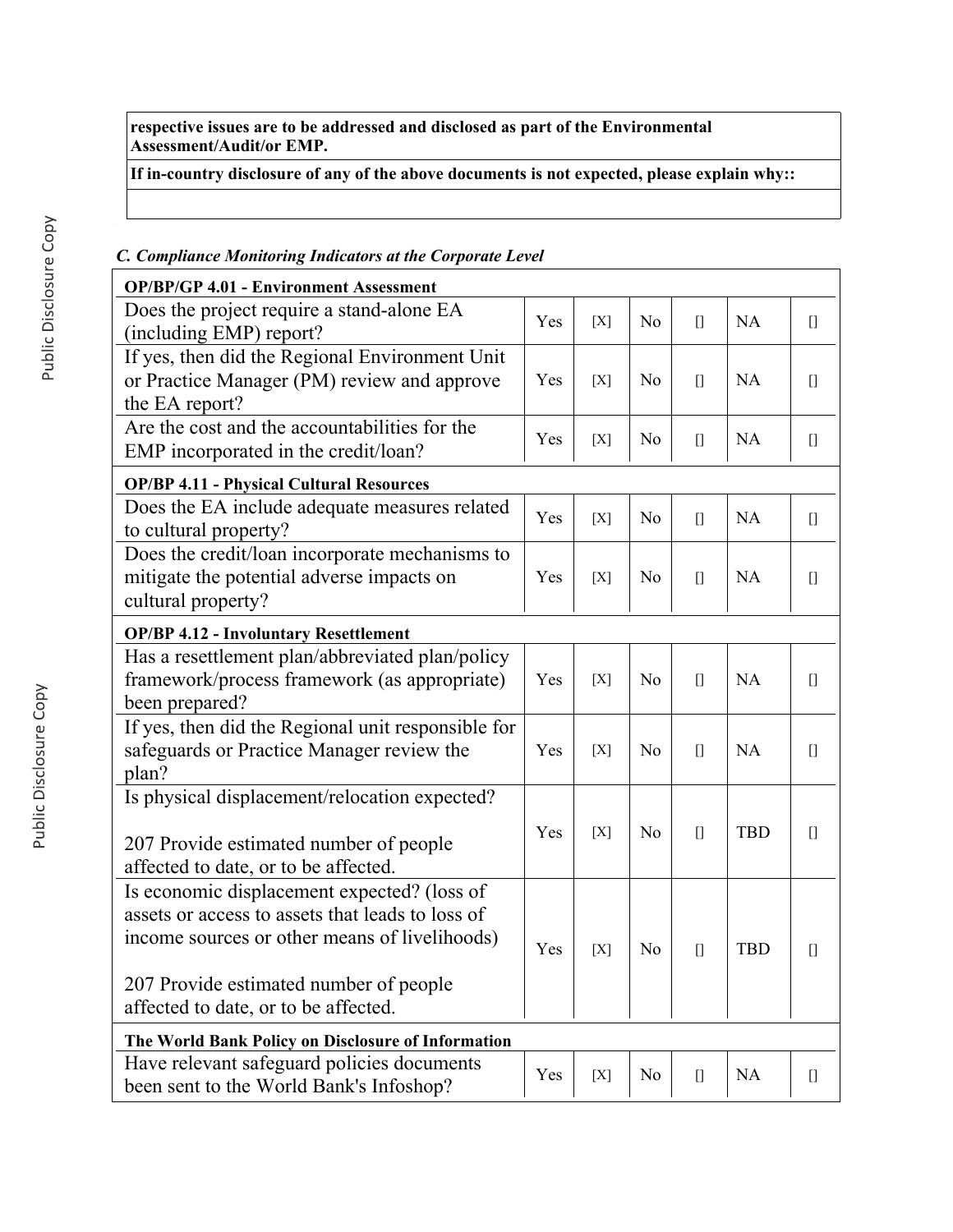| Have relevant documents been disclosed in-<br>country in a public place in a form and language<br>that are understandable and accessible to<br>project-affected groups and local NGOs? | Yes | [X] | N <sub>o</sub> | $\mathbf{u}$ | NA        |   |
|----------------------------------------------------------------------------------------------------------------------------------------------------------------------------------------|-----|-----|----------------|--------------|-----------|---|
| <b>All Safeguard Policies</b>                                                                                                                                                          |     |     |                |              |           |   |
| Have satisfactory calendar, budget and clear<br>institutional responsibilities been prepared for<br>the implementation of measures related to<br>safeguard policies?                   | Yes | [X] | N <sub>0</sub> | $\prod$      | NA        |   |
| Have costs related to safeguard policy measures<br>been included in the project cost?                                                                                                  | Yes | [X] | N <sub>0</sub> | $\mathbf{u}$ | <b>NA</b> | Π |
| Does the Monitoring and Evaluation system of<br>the project include the monitoring of safeguard<br>impacts and measures related to safeguard<br>policies?                              | Yes | [X] | No             | $\prod$      | NA        |   |
| Have satisfactory implementation arrangements<br>been agreed with the borrower and the same<br>been adequately reflected in the project legal<br>documents?                            | Yes | [X] | N <sub>0</sub> | $\prod$      | NA        |   |

## **V. Contact point**

## **World Bank**

Contact:Manuel Luengo Title:Senior Energy Specialist

Contact:Affouda Leon Biaou Title:Senior Energy Specialist

# **Borrower/Client/Recipient**

Name:Government of the Republic of Niger - Ministre du Plan Contact: Title: Email:

# **Implementing Agencies**

Name:NIGELEC Contact:Mahamadou Arzika Title:Sécrétaire Génerale Email:arzikam@yahoo.fr

## **VI. For more information contact:**

The World Bank 1818 H Street, NW